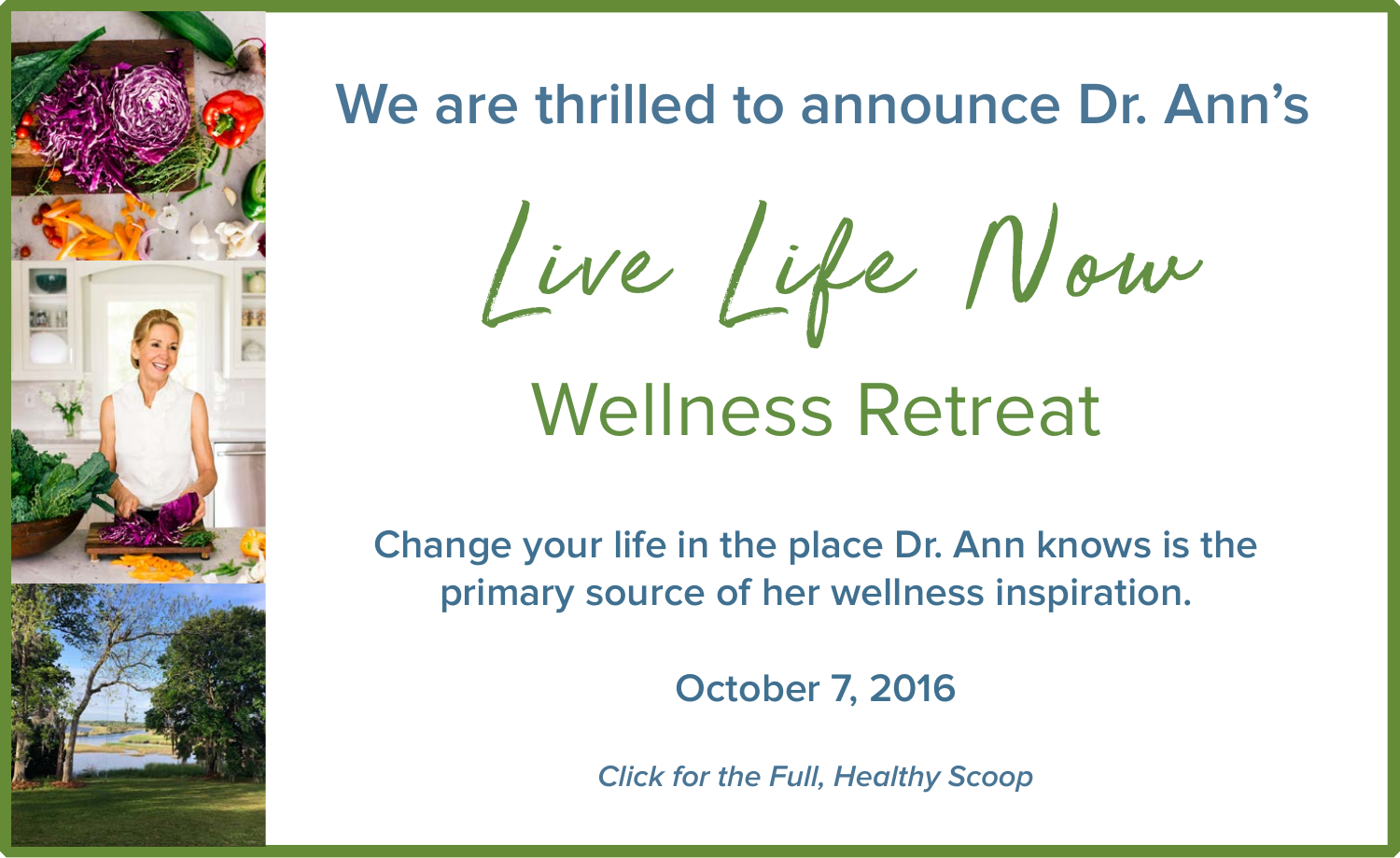Come spend an incredible day with Dr. Ann immersed in wellness in the stunning ecological wonderland **of the ACE Basin. Designated by The Nature Conservancy as "one of the last great places on earth," the Lowcountry's ACE Basin is a magical place exuding with the reinvigorating energy of nature. The retreat will take place at Dr. Ann's late 18th century farmhouse situated along the Combahee River on her Family's nature preserve, Plum Hill Plantation.** Come spend an incredible day

**This is the perfect opportunity and the perfect place to commit or recommit your life to practicing good health!** 

> **Friday, October 7, 2016 9:00 AM - 4:00 PM**

**Plum Hill Plantation Greenpond, SC**

**\$375 per person Register before August 16th or bring friends and everyone gets 10% off!**

**Call 843.329.1238 to reserve your spot.**

**They will go quickly!** 

More Details Below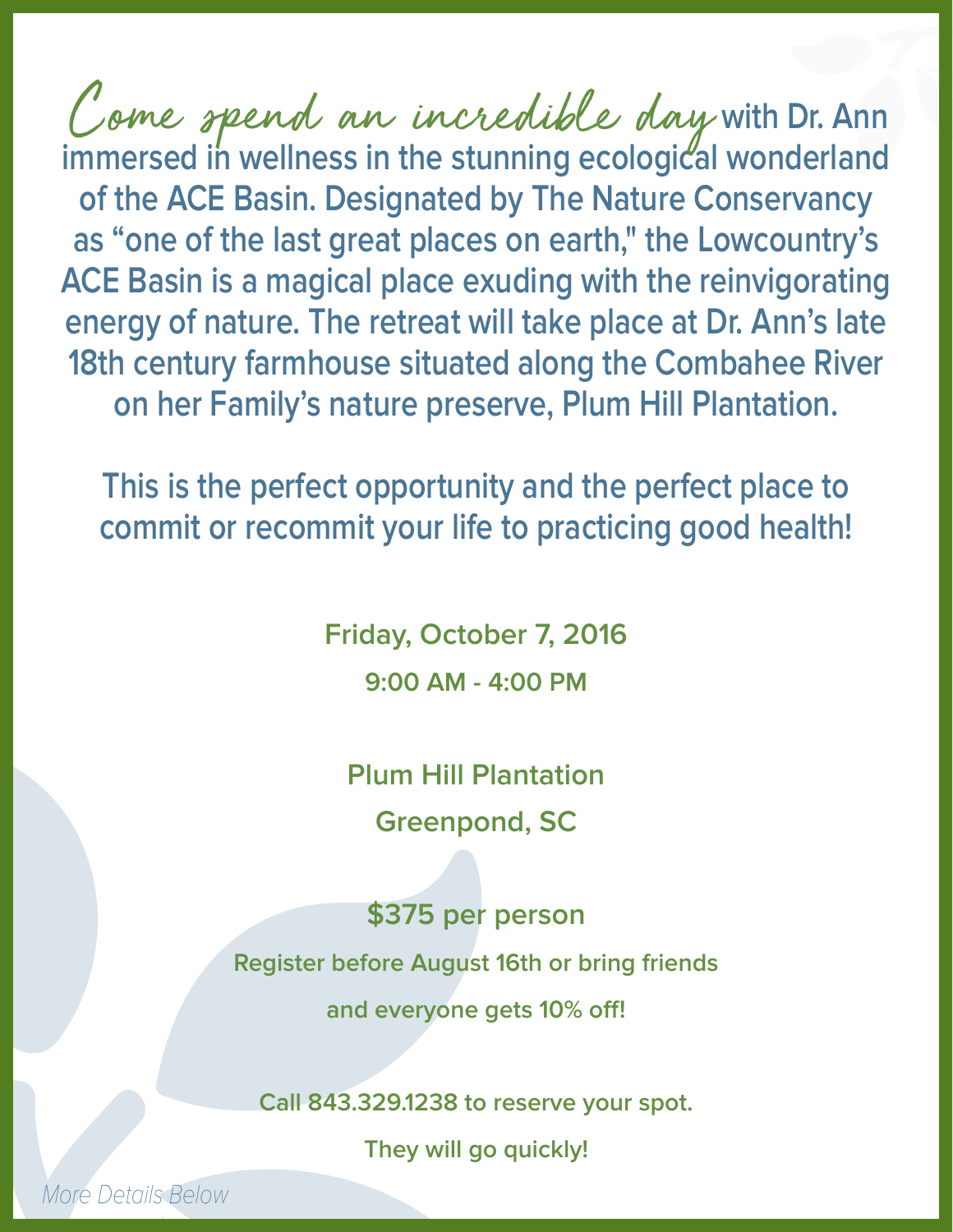Itinerary

**9:00 AM:** Arrive to Plum Hill **9:15 AM: Welcome and Introductions 10:00 AM:** Live Life Now Program Part I **11:00 AM:** Stand Up & Stretch! **12:05 PM:** Walk in Dr. Ann's Vegetable Garden **12:20 PM:** Lunch Prep with Hands-on Activity **12:45 PM:** Farm-to-Table Lunch with a View **1:40 PM:** Live Life Now Program Part II **3:00 PM:** Nature Walk on the Property **3:50 PM:** Closing with Take Home Materials

"Truly life-changing. Thank you so much for your time and energy"

- Len R., Retreat Attendee

More Details Below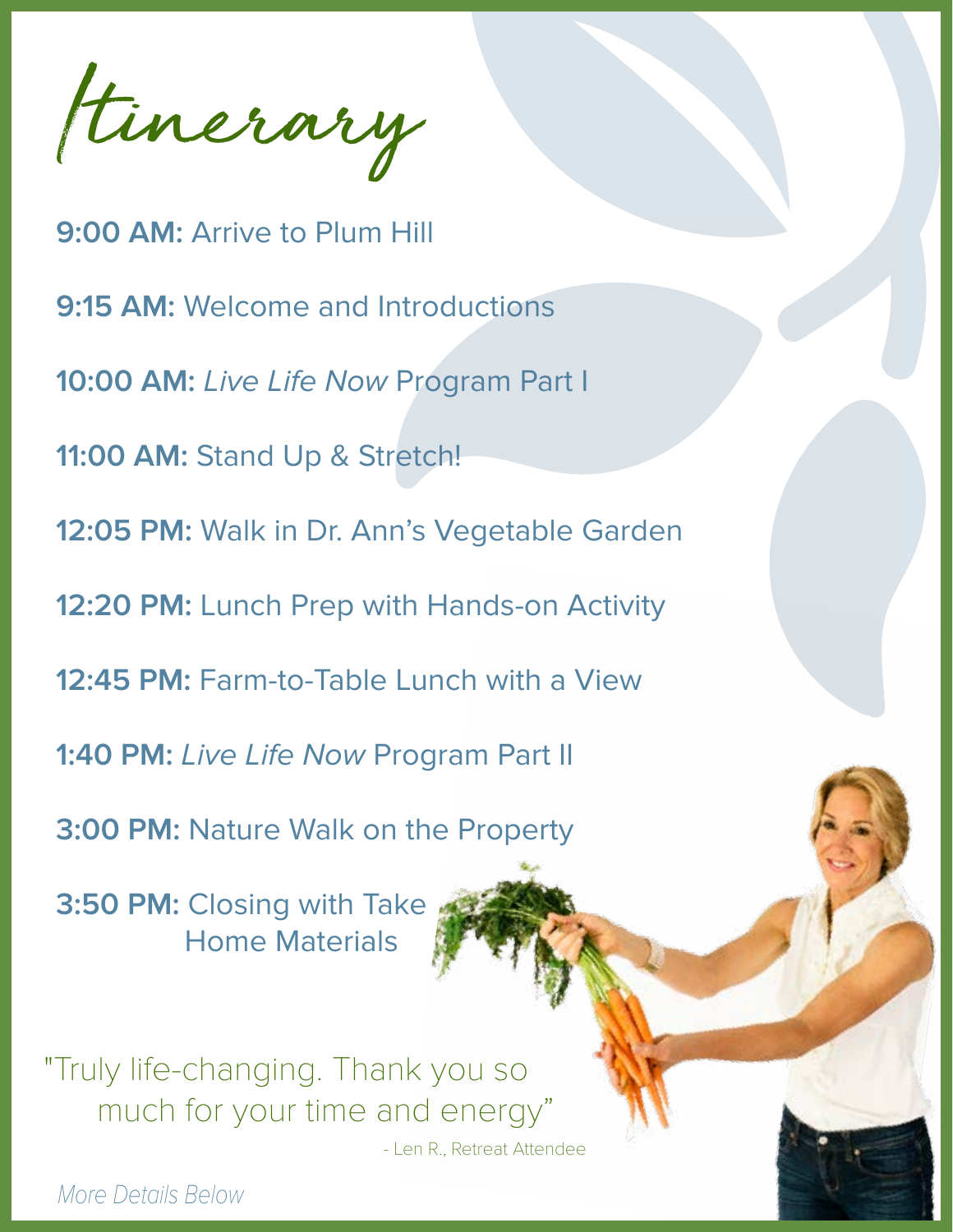### **What does Dr. Ann's Live Life Now Program provide?**

Dr. Ann says it all in this totally comprehensive healthy living seminar, including state-of -the-art guidance for optimal nutrition, healthy lifestyle practices, and appropriate use of supplements. You will be educated, motivated, and entertained, but most importantly – you will walk away with take-action-today inspiration as well as the knowledge and take-a ways\* you need to take charge of your health.

\*Each attendee receives a comprehensive Live Life Now packet that includes detailed instructional handouts, a laminated Eat Right for Life Grocery Shopping Guide, and all five of Dr. Ann's best-selling, award winning Eat Right for Life® books.

See What People Are Saying (Below)